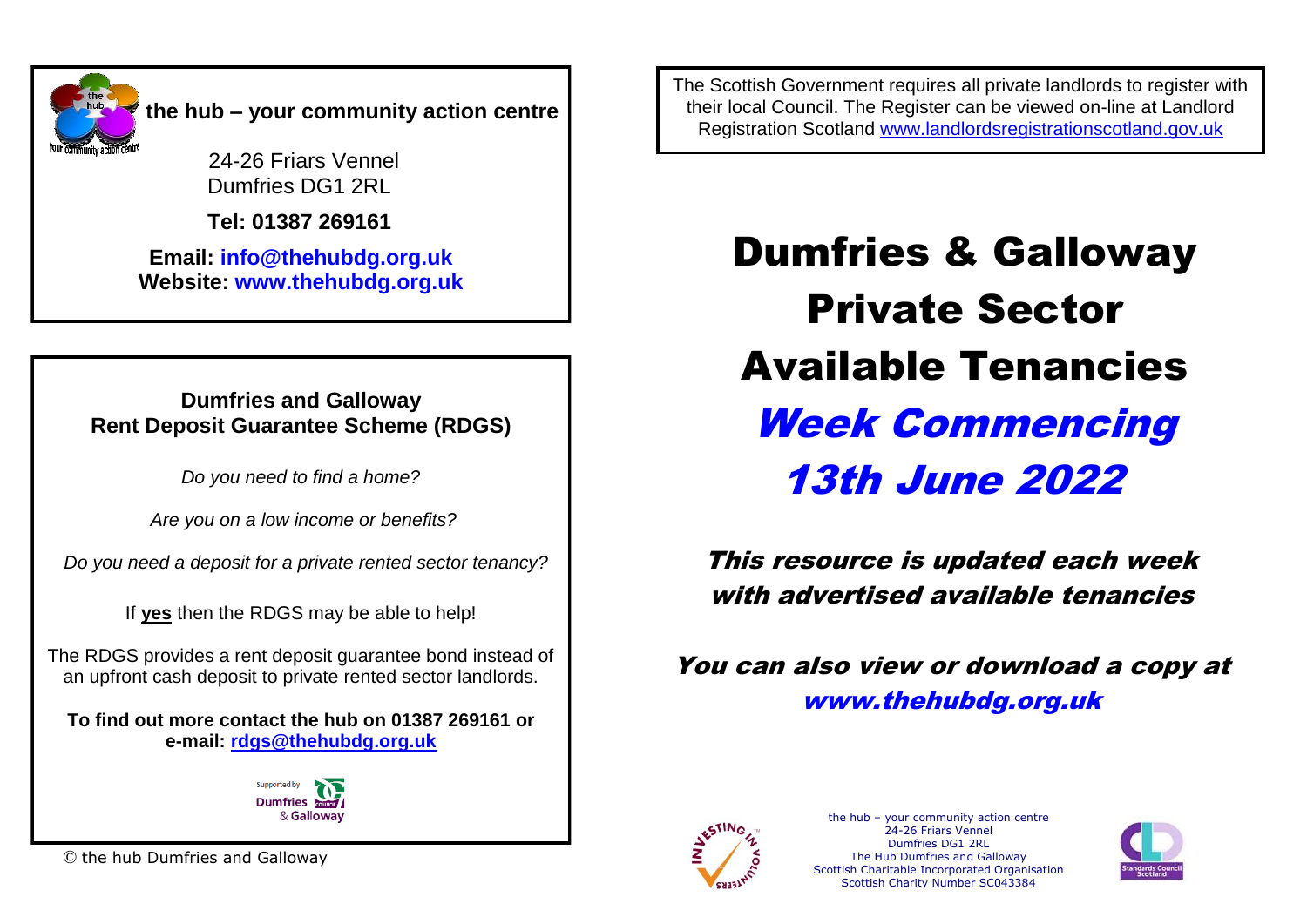

# **Private Tenancies available this week:-**

## **Annandale & Eskdale**

| <b>Location</b>                 | <b>Type</b>                          | No. of<br><b>Bedrooms</b> | <b>Rent</b>                                   | <b>EPC</b><br><b>Rating</b> | <b>Contact No.</b>                                                             | <b>Notes</b>                                                                                       |
|---------------------------------|--------------------------------------|---------------------------|-----------------------------------------------|-----------------------------|--------------------------------------------------------------------------------|----------------------------------------------------------------------------------------------------|
| Meikleholm<br>Langholm          | Flat                                 |                           | £75.95 per week                               | C                           | 0800 011 3447(free phone)                                                      | First floor flat, you must be a DGHP applicant to<br>be considered for this property               |
| Townfoot<br>Langholm            | Flat                                 |                           | £77.47 per week                               | $\mathbf c$                 | 0800 011 3447(free phone)                                                      | Upper floor flat, you must be a DGHP applicant to<br>be considered for this property               |
| <b>High Street</b><br>Annan     | <b>Bedsit</b>                        |                           | £100 per week + Deposit<br>£500               | В                           | 07957887509<br>LRN 102584/170/06480                                            |                                                                                                    |
| <b>Scott Street</b><br>Annan    | Room                                 | $\blacksquare$            | £390 pcm                                      | $\sim$                      | 01461 205691 or 01576 204400 or<br>01387 248380 (agent)<br>LRN 45521/170/25470 | Shared kitchen and bathroom. No pets                                                               |
| Annan                           | Cottage                              |                           | £400 pcm + Deposit £400                       | D                           | 01461 203418 (agent)<br>LRN 286657/170/09591 &<br>286656/170/10251             | Semi-detached cottage                                                                              |
| <b>Port Street</b><br>Annan     | Flat                                 | $\overline{2}$            | £425 pcm + £425 Deposit<br>+ CT & Utilities   | $\mathbf c$                 | 01461 396995 (agent)<br>LRN 234436 / 170 / 27331                               | Upper floor unfurnished flat, off road parking                                                     |
| <b>High Street</b><br>Lockerbie | Flat                                 | 2                         | £500 pcm + Deposit £750                       | Е.                          | 01387 257666 (agent)<br>LRN 157512/170/08042                                   | Top floor flat                                                                                     |
| Moffat                          | Sheltered<br>Housing<br><b>Flats</b> |                           | £509 pcm                                      |                             | 0116 464 5032 or 07780970631                                                   | Sheltered housing for former members of our air<br>forces. Unfurnished, there is a Scheme Manager. |
| Annan Road<br>Eastriggs         | Cottage                              | $\overline{2}$            | £525 pcm + Deposit                            |                             | 01228 304911<br>LRN 577444/170/25081                                           | Furnished, rear garden                                                                             |
| <b>Northfield Park</b><br>Annan | Bungalow                             | 4                         | £650 pcm + $CT +$ Utilities<br>+ Deposit £650 | D                           | 01461 205691 or 01387 248380<br>(agent) LRN 217856/170/01111                   | Garden, garage and driveway                                                                        |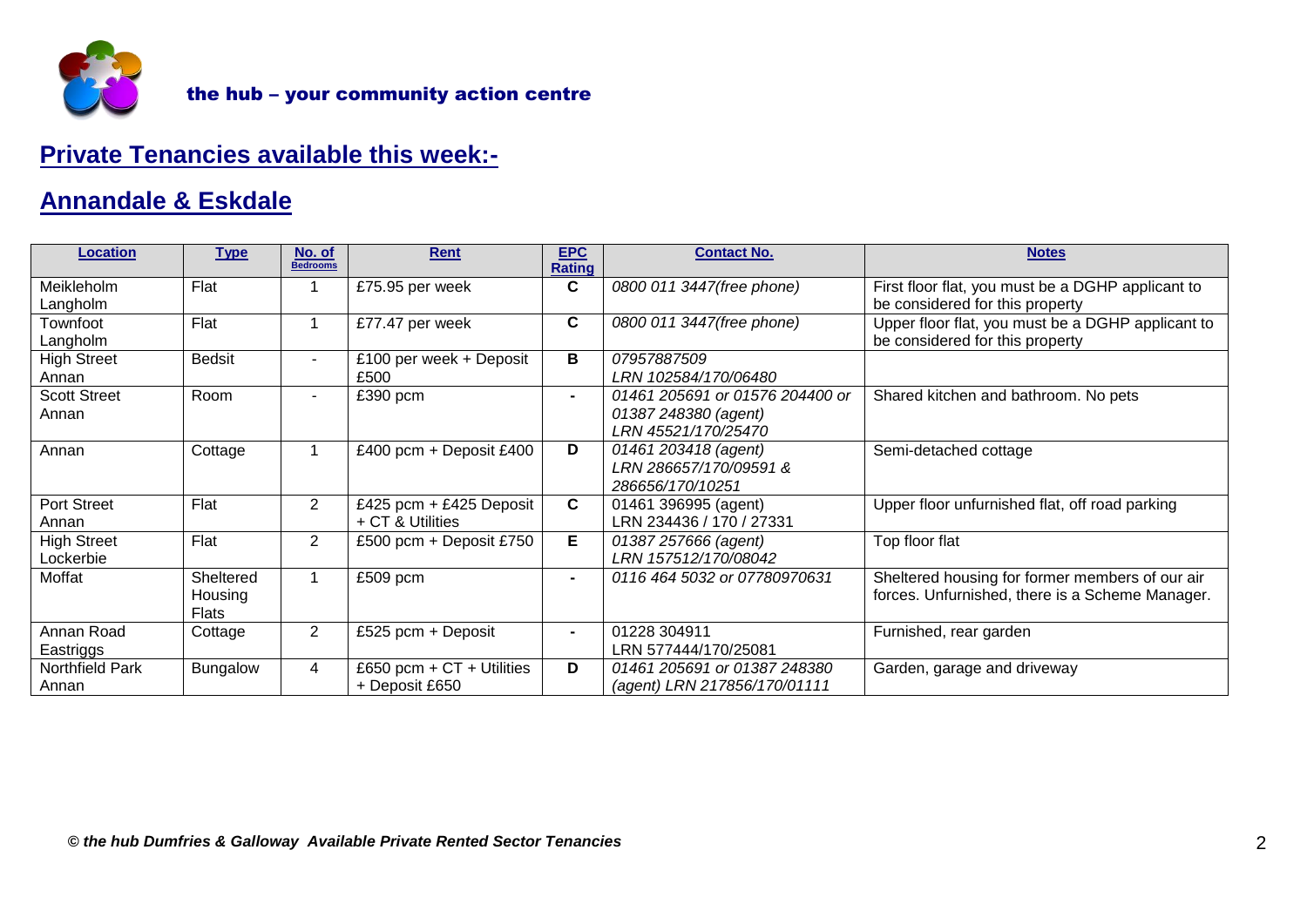

# **Upper Nithsdale**

| <b>Location</b>         | Type  | No. of              | Rent            | <b>EPC</b>    | <b>Contact No.</b>        | <b>Notes</b>                                   |
|-------------------------|-------|---------------------|-----------------|---------------|---------------------------|------------------------------------------------|
|                         |       | <b>Bedroo</b><br>ms |                 | <b>Rating</b> |                           |                                                |
| <b>St Conals Square</b> | Flat  |                     | £84.23 per week |               | 0800 011 3447(free phone) | First floor flat, you must be a DGHP applicant |
| Kirkconnel              |       |                     |                 |               |                           | to be considered for this property             |
| <b>Anderson Street</b>  | House |                     | £84.99 per week | C             | 0800 011 3447(free phone) | You must be a DGHP applicant to be             |
| Kelloholm               |       |                     |                 |               |                           | considered for this property                   |
| <b>McConnell Street</b> | House |                     | £85.47 per week | C             | 0800 011 3447(free phone) | You must be a DGHP applicant to be             |
| Kelloholm               |       |                     |                 |               |                           | considered for this property                   |

# **Nithsdale**

| <b>Location</b>        | <u>Type</u> | No. of<br><b>Bedrooms</b> | <b>Rent</b>               | <b>EPC</b><br><b>Rating</b> | <b>Contact No.</b>                  | <b>Notes</b>                                  |
|------------------------|-------------|---------------------------|---------------------------|-----------------------------|-------------------------------------|-----------------------------------------------|
| <b>St Mary Street</b>  | Rooms       |                           | £90 per week- includes    | $\blacksquare$              | 07860317323                         | Furnished. Can be let for short or long term. |
| Dumfries               |             |                           | Wi-Fi and Utilities       |                             | LRN 342289/170/31551                | No DSS                                        |
| <b>Friars Vennel</b>   | Room in     |                           | £250 pcm + $CT +$ Deposit | $\blacksquare$              | 07944 236137                        | Room in shared flat, shared kitchen, lounge   |
| <b>Dumfries</b>        | shared flat |                           |                           |                             | LRN 66028/170/08200                 | and bathroom                                  |
| <b>Galloway Street</b> | Flat        |                           | £395 pcm + Deposit        | C.                          | 01228 925517 (agent)                | Unfurnished, no pets or smokers               |
| <b>Dumfries</b>        |             |                           |                           |                             | LRN: 548627/170/27061               |                                               |
| Georgetown Rd          | Flat        |                           | £425 PCM + CT &           | D                           | 01387 248380 or 01461 205691        | Ground floor, no pets or smokers              |
| <b>Dumfries</b>        |             |                           | Utilities + Deposit       |                             | (agent) LRN: 393599 / 170 / 11281 & |                                               |
|                        |             |                           |                           |                             | 23968 / 170 / 11211                 |                                               |
| Millburn Avenue        | Flat        |                           | £435 pcm + Deposit £435   | D                           | 01387 248380 or 01461 205691        | Unfurnished ground floor apartment            |
| <b>Dumfries</b>        |             |                           |                           |                             | (agent) LRN 282596/170/12441        |                                               |
| Rotchell Road          | Flat        |                           | £435 pcm                  | Е                           | 0844 6 350621                       | Unfurnished ground floor flat, shared garden  |
| <b>Dumfries</b>        |             |                           |                           |                             | LRN 435876/170/21171                |                                               |
| <b>High Street</b>     | Apartment   | 2                         | £450 PCM + CT & U +       | F.                          | 01461 396995 (agent)                | No pets or smokers                            |
| <b>Dumfries</b>        |             |                           | £450 Deposit              |                             | LRN 1277822/170/13082 &             |                                               |
|                        |             |                           |                           |                             | 1297491/170/23092                   |                                               |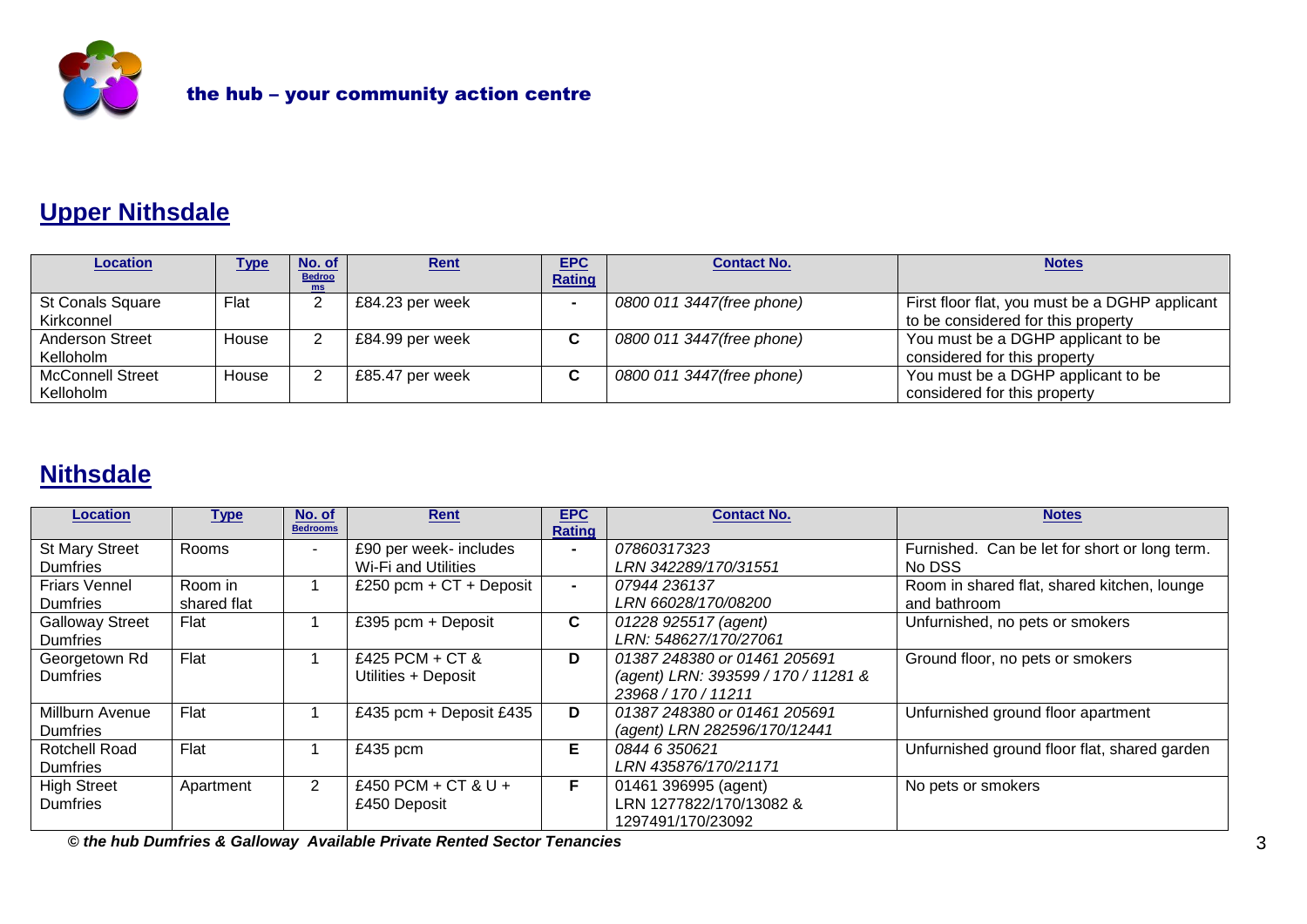

| Millburn Avenue<br><b>Dumfries</b>                    | Flat            |                | £450 pcm + Deposit £450                       | D              | 01387 254424 (agent)<br>LRN 153628/355/1826                 | Ground floor flat with garden and shared<br>drying green                                                                                                                                                                  |
|-------------------------------------------------------|-----------------|----------------|-----------------------------------------------|----------------|-------------------------------------------------------------|---------------------------------------------------------------------------------------------------------------------------------------------------------------------------------------------------------------------------|
| <b>Primrose Street</b><br><b>Dumfries</b>             | Flat            |                | £450 pcm + Deposit £450                       | D              | <b>Landlord Registration</b><br>83524/170/20410             | Unfurnished ground floor flat                                                                                                                                                                                             |
| <b>Criffel Avenue</b><br>Lincluden<br><b>Dumfries</b> | Apartment       | 3              | £475 pcm + $CT$ + Utilities<br>+ Deposit £475 | C              | 01387 248380 or 01461 205691<br>(agent) LRN 45521/170/25470 | Top floor apartment with garden                                                                                                                                                                                           |
| <b>Drumlanrig Street</b><br>Thornhill                 | <b>Bungalow</b> | $2^{\circ}$    | £500 pcm + Deposit £500                       | $\blacksquare$ | 01387 254424 (agent)<br>LRN 83812/170/21240                 | Garden and on street parking                                                                                                                                                                                              |
| <b>Church Street</b><br><b>Dumfries</b>               | Flat            | $\overline{2}$ | £525 pcm + Deposit £525                       | $\mathbf{C}$   | 01387 254424 (agent)<br><b>LRN 120774/170/03261</b>         | No pets or smokers                                                                                                                                                                                                        |
| <b>Barnton Road</b><br><b>Dumfries</b>                | <b>Bungalow</b> | $\overline{2}$ | £550 pcm + Deposit + $CT$<br>+ Utilities      | D              | 01387201878<br>LRN:1336442/170/07122                        | Unfurnished, parking and garden                                                                                                                                                                                           |
| Mosspark Ave.<br><b>Dumfries</b>                      | Bungalow        | $\overline{2}$ | £550 pcm + $CT$ + Utilities<br>+ Deposit £550 | D              | 01387 257272 (agent)<br><b>LRN 443478/170/07401</b>         | Garden and driveway                                                                                                                                                                                                       |
| Moniaive<br>Thornhill                                 | <b>Bungalow</b> | 3              | £700 pcm + Deposit<br>£1,000                  | D              | 01387 254424 (agent)<br>LRN 1303067/170/05102               | Garage, driveway and garden.                                                                                                                                                                                              |
| Lockerbie Road<br><b>Dumfries</b>                     | <b>Bungalow</b> | 3              | £800 pcm + Deposit<br>£1,200                  | D              | 01387 257666 (agent)<br>LRN 58191/170/02160                 | Garden and parking area.                                                                                                                                                                                                  |
| <b>Dumfries</b>                                       | Rooms           |                | Varying prices                                | $\blacksquare$ | 07788184555                                                 | Shared student accommodation. Handy for<br>transport links to the Crichton Campus,<br>Barony, DGRI hospital etc. Fully equipped<br>and furnished, Superfast Broadband, laundry<br>facilities and regular communal cleans. |
| <b>Dumfries</b>                                       | Various         |                | Varying prices                                | $\blacksquare$ | 07988667840<br>LRN 27418/170/12420                          | Will accept RDGS                                                                                                                                                                                                          |
| <b>Dumfries</b>                                       | Rooms           |                | Varying prices                                | $\blacksquare$ | 07889756043                                                 | Student accommodation available to book for<br>new academic year or sooner                                                                                                                                                |

# **Stewartry**

| <u>Location</u>                 | <u>Type</u> | No. of<br><b>Bedrooms</b> | <u>Rent</u>                                       | <b>EPC</b><br>Rating | <b>Contact No.</b>                   | <b>Notes</b>                             |
|---------------------------------|-------------|---------------------------|---------------------------------------------------|----------------------|--------------------------------------|------------------------------------------|
| Cotton Street<br>Castle Douglas | Flot<br>ιαι | -                         | £4750 pcm + deposit<br>£475 + $CT$<br>utilities - |                      | 01556 502497<br>LRN 101049/170/03091 | Garden to the rear, gas central heating. |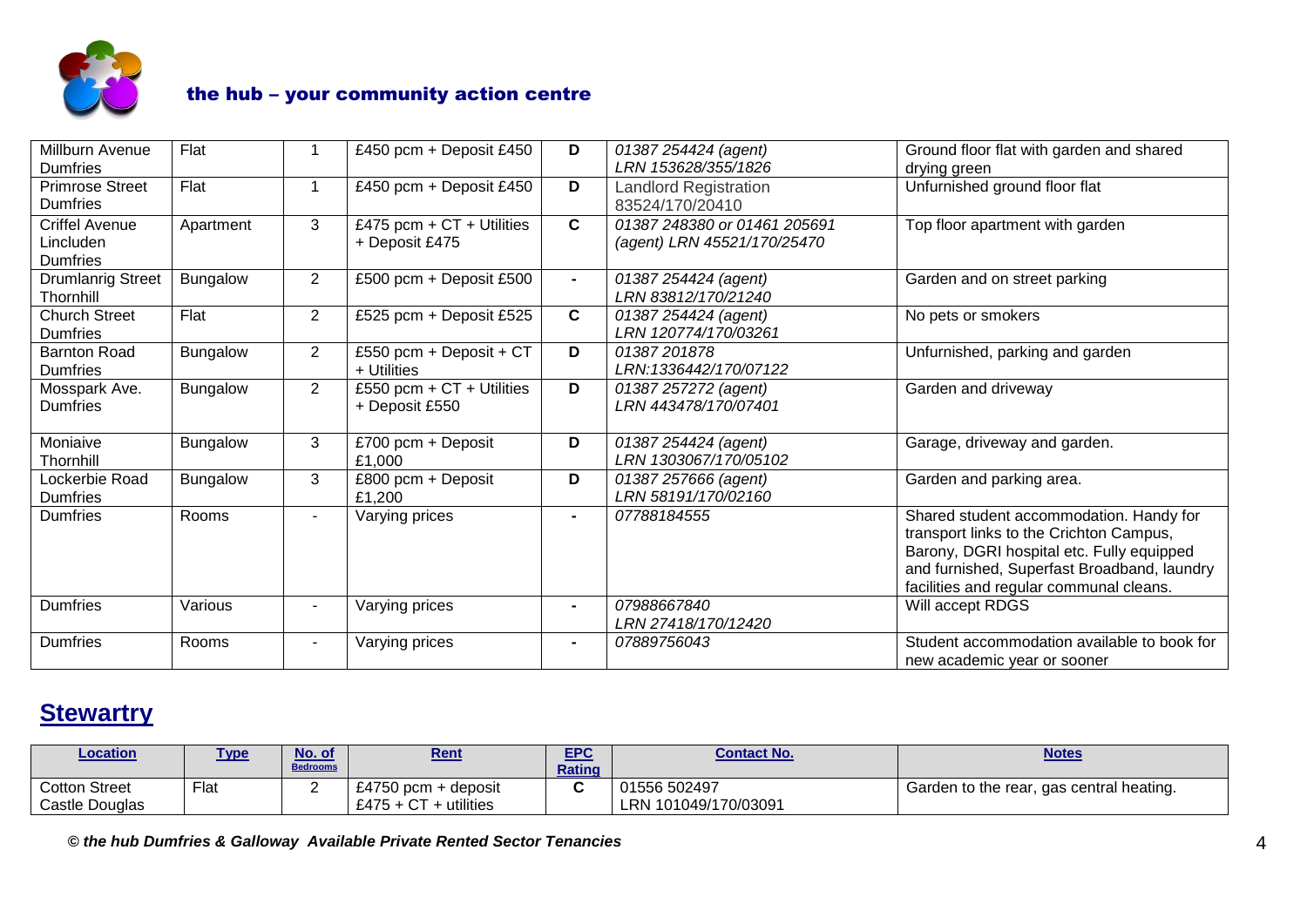

| Balmaghie         | Cottage | $\sim$ $\sim$ $\sim$<br>$\sim$ $\sim$ $\sim$ $\sim$<br>iit £550<br>Deposit<br>ocm ا<br>∠∪∪ | 01387254424           | location<br>Rura' |
|-------------------|---------|--------------------------------------------------------------------------------------------|-----------------------|-------------------|
| Castle<br>Douglas |         |                                                                                            | 410206/170/30042<br>R |                   |

## **Wigtown**

| <b>Location</b>                        | <u>Type</u>       | No. of<br><b>Bedrooms</b> | Rent            | <b>EPC</b><br>Rating | <b>Contact No.</b>        | <b>Notes</b>                                                                                   |
|----------------------------------------|-------------------|---------------------------|-----------------|----------------------|---------------------------|------------------------------------------------------------------------------------------------|
| St Ninians Terrace<br>Isle of Whithorn | Flat              |                           | £81.38 per week | ◠                    | 0800 011 3447(free phone) | Upper floor flat, you must be a DGHP<br>applicant to be considered for this property           |
| <b>Sun Street</b><br>Stranraer         | Sheltered<br>Flat |                           | £82.21 per week | ~                    | 0800 011 3447(free phone) | First floor sheltered flat, you must be a DGHP<br>applicant to be considered for this property |

**EPC = Energy Performance Certificate Rating**

### **Housing Associations/ Registered Social landlords (RSL's)**

### **Homes4D&G**

Homes4D&G is the name of the common housing register for Dumfries and Galloway. The common housing register is a streamlined process for applying for social rented housing in this region. It is a single computer-based waiting list which all four landlords in Dumfries and Galloway will use to register applicants for housing. These are **[Dumfries and Galloway Housing Partnership](http://www.dghp.org.uk/) (DGHP), [Home Scotland,](http://www.homegroup.org.uk/) Cunningham Housing Association** and **[Irvine Housing.](http://www.riverside.org.uk/scotland/south_west.aspx) You only need to c**omplete one application form and to be considered for housing with all **four** registered social landlords working in this region. **Loreburn Housing Association** are not part of this system so you still need to register with them to bid online for any social rented houses or mid-market rent properties they have available.

There are several ways you can contact Homes4D&G.

By calling in at one of the partner landlords offices and talking to advisors about Homes4D&G;

By Post at - Homes4D&G, Freepost RTHU-YA SL-XCJC, DG12 6AJ

By telephone - Homes4D&G can be contacted from 8.00am until 7.00pm Monday to Friday on 0300 123 1230.

By email at [enquiries@homes4dg.org.uk](mailto:enquiries@homes4dg.org.uk) (Please note advisers are only available to reply during office hours)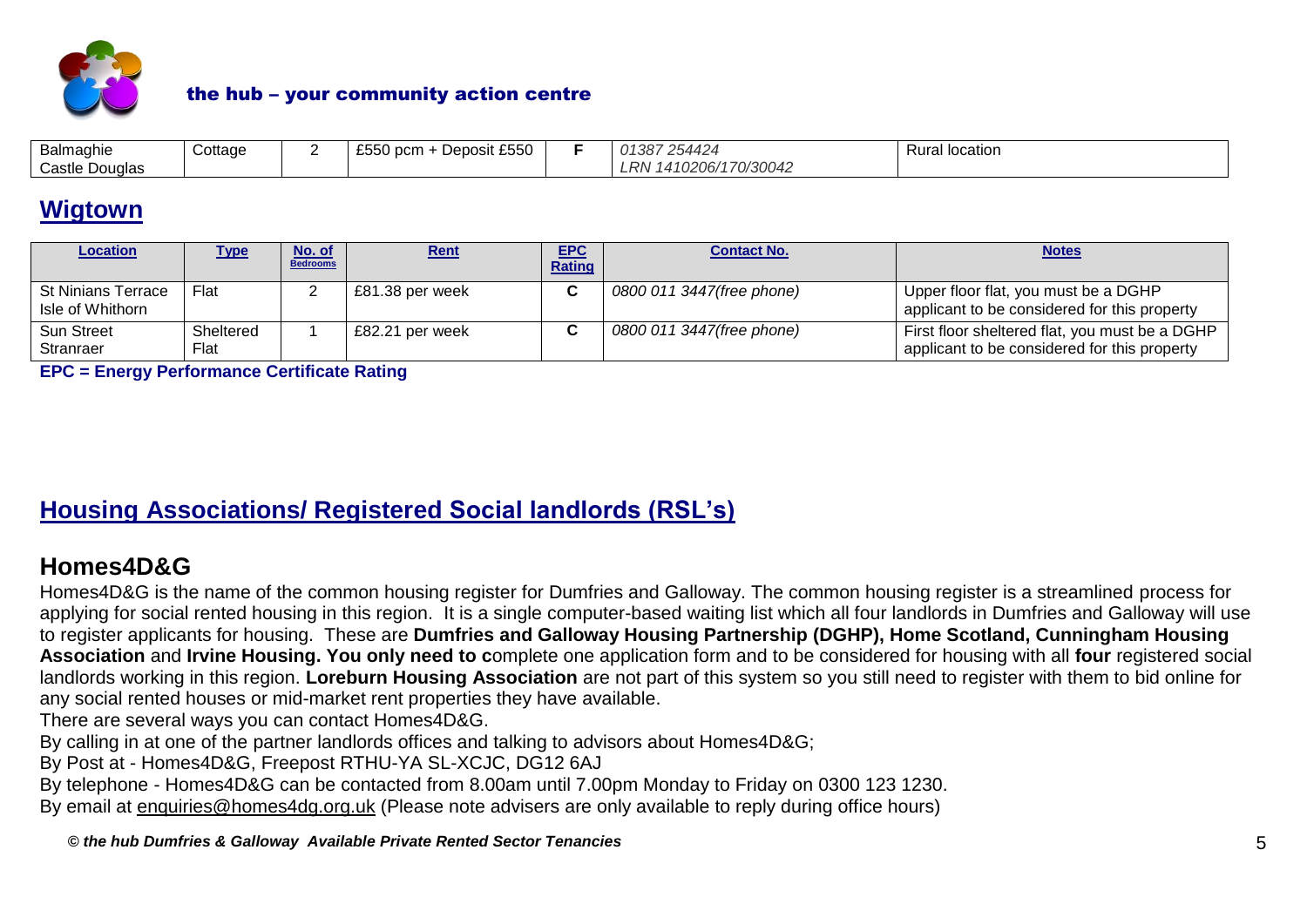

| <b>Agency Name</b>                                                                 | <b>Area</b>             | <b>Address</b>                                                                      | <b>Telephone No</b>                            | <b>Website</b>        | <b>Email</b>                     |
|------------------------------------------------------------------------------------|-------------------------|-------------------------------------------------------------------------------------|------------------------------------------------|-----------------------|----------------------------------|
| <b>Dumfries &amp; Galloway</b><br><b>Housing Partnership</b>                       | Annandale               |                                                                                     | 08000 113447 or out of hours<br>0845 606 3447  | dghp.org.uk           | customerservice@dghp.org.uk      |
|                                                                                    | Dumfries &<br>Nithsdale |                                                                                     | 08000 113447 or out of hours<br>0845 606 3447  | dghp.org.uk           | customerservice@dghp.org.uk      |
|                                                                                    | Stewartry               |                                                                                     | 0800 011 3447 or out of hours<br>0845 606 3447 | dghp.org.uk           | customerservice@dghp.org.uk      |
|                                                                                    | Wigtown                 |                                                                                     | 0800 011 3447 or out of hours<br>0845 606 3447 | dghp.org.uk           | customerservice@dghp.org.uk      |
| <b>Loreburn Housing</b><br><b>Association</b>                                      | <b>Dumfries</b>         | Huntingdon 27 Moffat Road<br><b>Dumfries</b>                                        | 01387 321300                                   | Loreburn.org.uk       | customerservices@loreburn.org.uk |
|                                                                                    | Wigtown                 | 29 Hanover Street, Stranraer                                                        | 01776 705479                                   | loreburn.org.uk       | customerservices@loreburn.org.uk |
| <b>Home Group</b>                                                                  |                         | Pavilion 6, Parkway Court, 321 Springhill Parkway,<br>Baillieston, Glasgow, G69 6GA | 01387255133                                    | homeinscotland.org.uk |                                  |
| <b>Riverside Scotland</b>                                                          |                         | 44-46 Bank Street, Irvine, Ayrshire, LA12 OLP                                       | 01387270200                                    | irvineha.co.uk        | info@irvineha.co.uk              |
| <b>Trust Housing</b><br><b>Association Ltd</b>                                     | Annandale               | Greenbank Court, Langholm, DG13 0LB                                                 | 01387381056                                    | trustha.org.uk        | info@trustha.org.uk              |
|                                                                                    | <b>Dumfries</b>         | Parkhead Court, off Annan Road, Dumfries, DG1 3JF                                   | 01387262070                                    | trustha.org.uk        | info@trustha.org.uk              |
|                                                                                    | Nithsdale               | Drumlanrig View, Thornhill, DG3 5PB                                                 | 01848 330999                                   | trustha.org.uk        | info@trustha.org.uk              |
|                                                                                    | Wigtown                 | Ashgrove Court, Newton Stewart, DG8 6TJ                                             | 01671 403880                                   | trustha.org.uk        | info@trustha.org.uk              |
|                                                                                    |                         | Fineview Crescent, Glenluce, Newton Stewart, DG8 0QJ                                | 01581 300470                                   | trustha.org.uk        | info@trustha.org.uk              |
|                                                                                    |                         | Dalrymple Court, Stranraer, DG9 7HT                                                 | 01776 703951                                   | trustha.org.uk        | info@trustha.org.uk              |
| <b>Abbeyfield Scotland</b>                                                         | Annandale               | Parklea, Victoria Gardens, Lockerbie, DG11 2BJ                                      | 01576 203584                                   | abbeyfield.com        | enquiries@abbeyfield.com         |
| (sheltered housing for                                                             | Nithsdale               | Gallamair, Factory Lane, Thornhill, DG3 5LN                                         | 01848 331010                                   | abbeyfield.com        | enquiries@abbeyfield.com         |
| people over 55)                                                                    | <b>Dumfries</b>         | Dockpark, Nithbank, Dumfries                                                        | 01387253409                                    | abbeyfield.com        | enquiries@abbeyfield.com         |
| <b>Key Housing</b><br><b>Association Ltd.</b><br>(Supported Housing)               |                         | Savoy Tower, 77 Renfrew Street, Glasgow. G2 3BZ.                                    | 0141 332 6672                                  | keyhousing.org        | info@keyhousing.org              |
| <b>Cairn Housing</b><br><b>Association Ltd</b><br>sheltered housing<br>for over 55 |                         | Murdostoun House, 5 Linnet Way, Strathclyde Business<br>Park, Bellshill ML4 3RA     | 0800 990 3405                                  | cairnha.com           | enquiries@cairnha.com            |
|                                                                                    | Nithsdale               | Nigel Henderson Court, Sanquhar, DG4 6BG                                            | 0141 353 1944                                  | cairnha.com           | enquiries@cairnha.com            |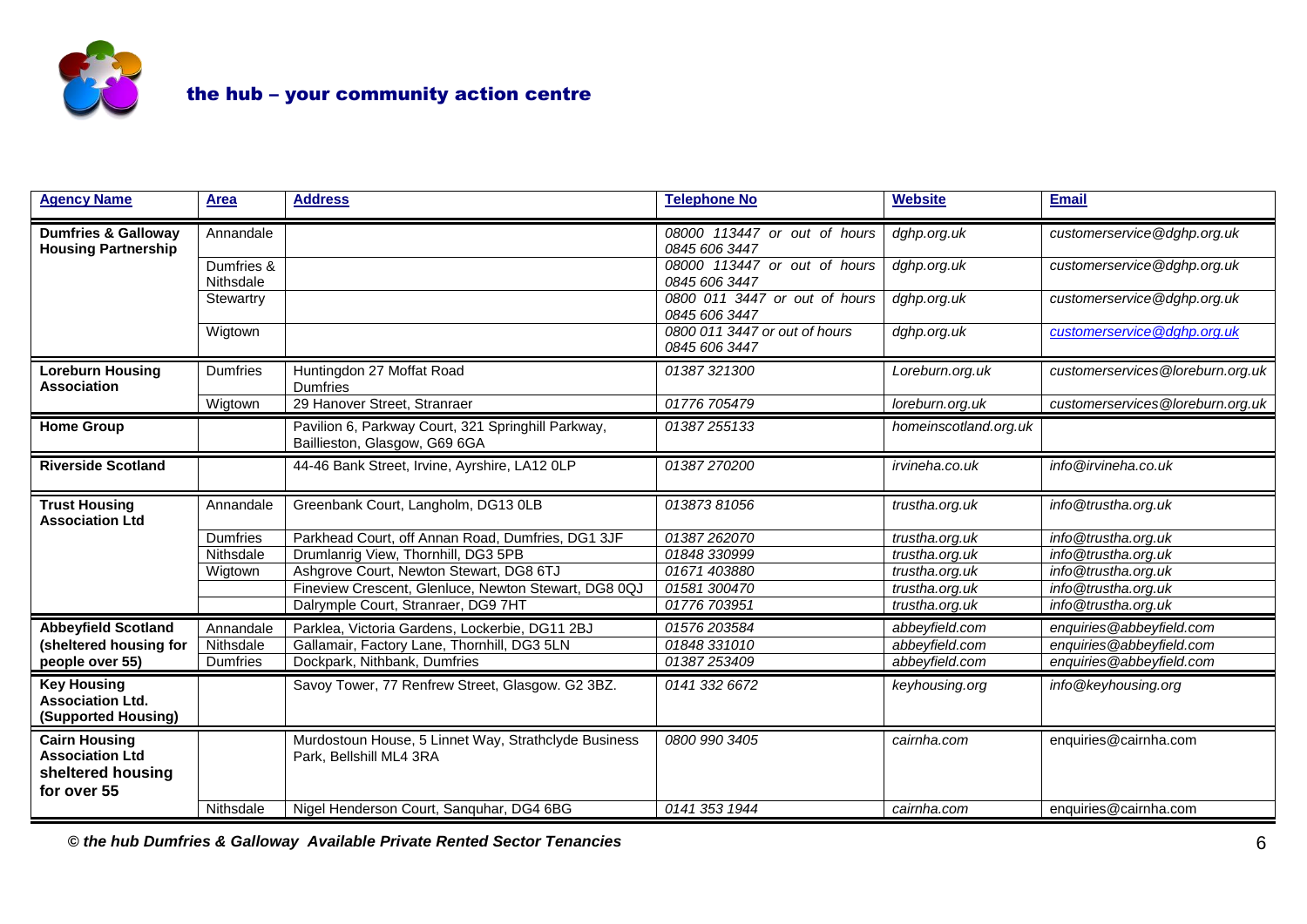

### **Land Estates Offices**

| <b>Area</b>         | <b>Location</b> | <b>Agency Name</b>             | <b>Address</b>                                   | <b>Telephone Number</b> |
|---------------------|-----------------|--------------------------------|--------------------------------------------------|-------------------------|
| Annandale & Eskdale | Lockerbie       | Castlemilk & Corrie Estates    | Norwood, Lockerbie                               | 01576 510203            |
|                     | Ecclefechan     | Hoddom & Kinmount Estates      | Hoddom Estate Office, Hoddom, Ecclefechan.       | 01576 300244            |
| <b>Nithsdale</b>    | Thornhill       | <b>Buccleuch Estate Office</b> | Queensberry Estate, Drumlanrig Mains, Thornhill. | 01848 600283            |
| <b>Stewartry</b>    | Dalry           | Earlstoun Estate               | Woodend of Earlstoun, Dalry                      | 01644 430267            |
| <b>Wigtownshire</b> | Ardwell         | <b>Ardwell Estates</b>         | Ardwell House, Ardwell, Stranraer.               | 01776 860227            |
|                     | Castle Kennedy  | <b>Stair Estates</b>           | The Gardens, Castle Kennedy                      | 01581 400225            |

### **Letting Agents & Solicitors**

| Area             | <b>Agency Name</b>               | <b>Address</b>                    | <b>Telephone No</b> | <b>Web address</b>            | Email                           |
|------------------|----------------------------------|-----------------------------------|---------------------|-------------------------------|---------------------------------|
| <b>Annandale</b> | Hann & Co.                       | Bridgend, Annan.                  | 01461 203836        | www.hannandco.com             | hannandco@gmail.com             |
| & Eskdale        | Harper, Robertson &              | 100 High Street, Annan.           | 01461 203418        | www.hrands.co.uk              | office @hrands.co.uk            |
|                  | Shannon                          |                                   |                     |                               |                                 |
|                  | Henderson & Mackay               | Victoria Square, Lockerbie.       | 01576 202137        |                               |                                 |
|                  | Murray Little & Knox             | 27 Bank Street, Annan.            | 01461 202866        | www.mlandk.co.uk              | mlandk@mlandk.co.uk             |
|                  | <b>Academy Properties</b>        | Glenevan, Beattock, Moffat        | 0800 8406376 or     | www.academy-properties.com.uk | info@academy-properties.com     |
|                  |                                  |                                   | 07872 064575        |                               |                                 |
|                  | We Love Property                 | 93 High Street, Annan             | 01461 205691        | www.weloveproperty.co.uk      | annan@weloveproperty.co.uk      |
|                  | <b>Annan Properties</b>          | 40 High Street, Annan             | 07710368036         | www.annanproperties.co.uk     | enquiries@annanproperties.co.uk |
|                  | A.M. Simpson & Son               | 14 Well Street. Moffat.           | 01683 220118        | www.am-simpson.co.uk          |                                 |
| <b>Nithsdale</b> | AB & A Matthews                  | Old Bank, Buccleuch St, Dumfries. | 01387 257300        | www.abamathews.com            | dumfriesoffice@abamathews.com   |
|                  | Braidwoods                       | <b>Charlotte Street, Dumfries</b> | 01387 257272        | www.braidwoods.com            | info.braidwoods.com             |
|                  | <b>Dumfries Property Rentals</b> | Millhill Farm, Dumfries, DG2 8PX  | 01387 730472        |                               |                                 |
|                  | Gillespie, Gifford & Brown       | 135 Irish Street, Dumfries.       | 01387 255351        | www.ggblaw.co.uk              | valerie-mcelroy@gg6law.co.uk    |
|                  | GM Thomson & Co.                 | 35 Buccleuch Street, Dumfries.    | 01387 254424        | www.gmthomson.co.uk           |                                 |
|                  | Grieve, Grierson, Moodie &       | 14 Castle Street, Dumfries.       | 01387266250         | www.ggmw.co.uk                |                                 |
|                  | Walker                           |                                   | or 269167           |                               |                                 |